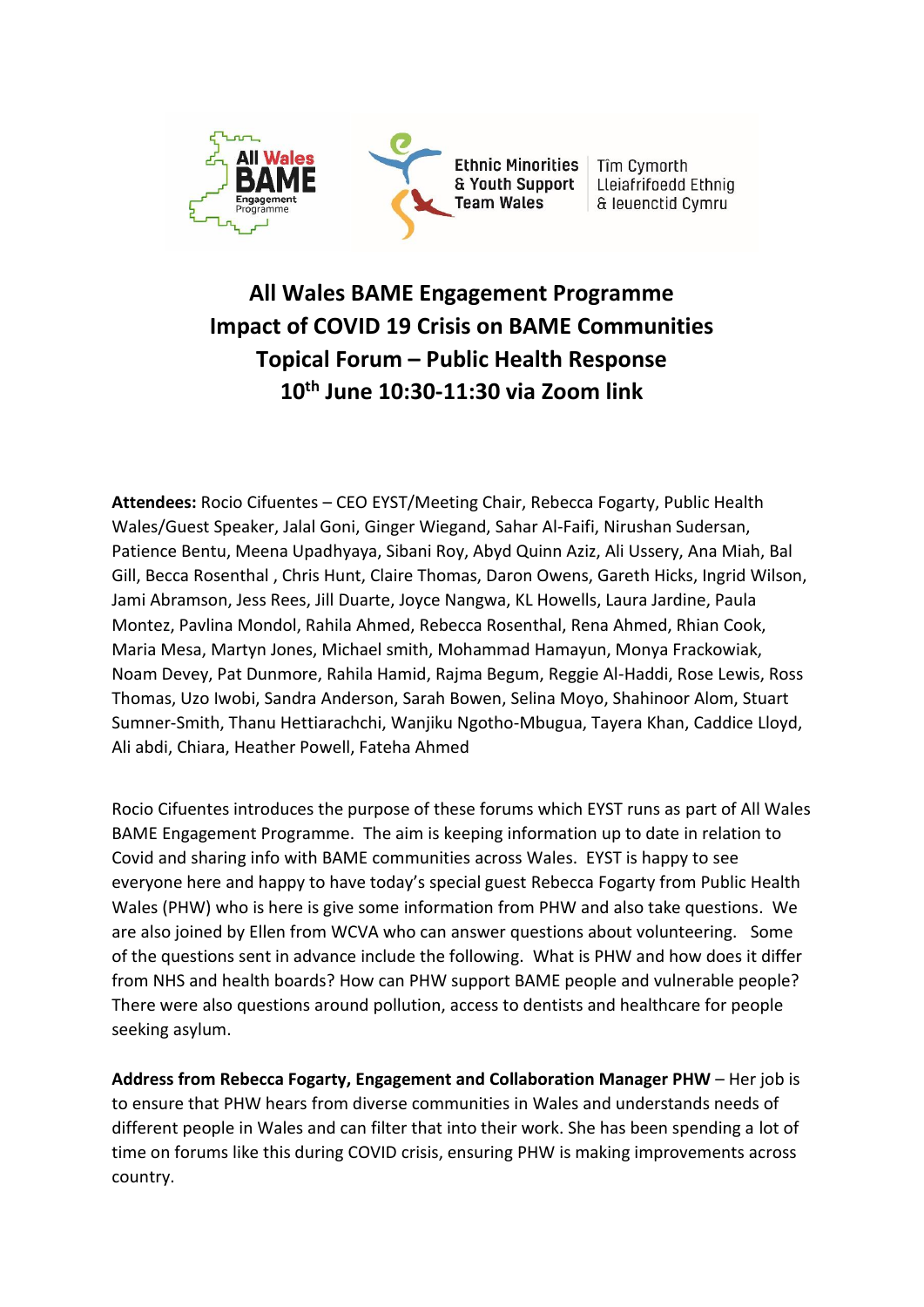She starts with an overview of PHW – PHW is one of 11 organisations in Wales that makes up the NHS. It is separate to local health boards. PHW is the national public health agency in Wales. Its job is to protect the health and wellbeing of people in Wales and reduce health inequalities. People may have come across them via public facing work like the coordination of screening programmes, such as cancer, diabetic eyeand new-born screening. Preventative and early intervention programmes. They also promote good health such as the "Help Me Quit" service to help stop smoking. PHW also does research into what makes people healthy and feeds that into policy via advice to Welsh Government (WG). PHW has always done health protection to prevent the spread of infectious diseases. PHWs job is to make sure that any outbreak is controlled and minimised – for example, measles. They have a role in making sure outbreaks are contained. There are lots of aspects to PHW but the overall aim is to protect and improve health whether by advising on policy or providing interventions. They also have local public health teams that work in communities and schools to make sure policy and work done at the national level translates to local level. Those local health teams work closely with health boards. PHW is a national health organisation; they do have local health teams working in each health board to make sure it translates into action on ground for communities. She recommends having a look at website to learn more about their diverse range of activities: https://phw.nhs.wales.

Rebecca notes that she has been invited here today to talk about their Covid response and talk about emerging evidence regarding the disproportionate impact Covid 19 is having on BAME communities and stresses the importance to speak to BAME communities to understand their concerns about what to do about that.

Rebecca will share a report that PHW presented at the Senedd Cross Party Group on race equality last week. It is important to share with this group to get your response. First thing to cover – what we already know about impact of the Coronavirus itself on BAME communities. There are various pieces of international research about these issues. Regarding Wales, the first thing to say is that they are limited in terms of understanding data on health inequalities in relation to ethnicity because of lack of recording of ethnicity in health data sets. They are working with academics from Swansea Uni to get more data using the {SAIL database}. And there has been some work on data they already have; that data has big gaps but allows them to get initial finding. Of 3,405 people hospitalised with Covid in Wales up to 3<sup>rd</sup> May, those in BAME groups are significantly more likely to receive intensive care than White British patients and those patients in BAME groups who receive intensive care are younger than White British who receive intensive care. Patients in British Asian - Bangladeshi, British Asian - Pakistani and White - Other groups are more likely to receive intensive care even after age and gender are taken into account. The limitations of that data – it is unlikely to have captured everyone who is BAME within that research. It does show a need for more in depth research with larger data sets to allow more detailed examinations of the determinants. It is still unclear why there are these differences in outcomes for BAME people and White people. PHW also understand a need for qualitative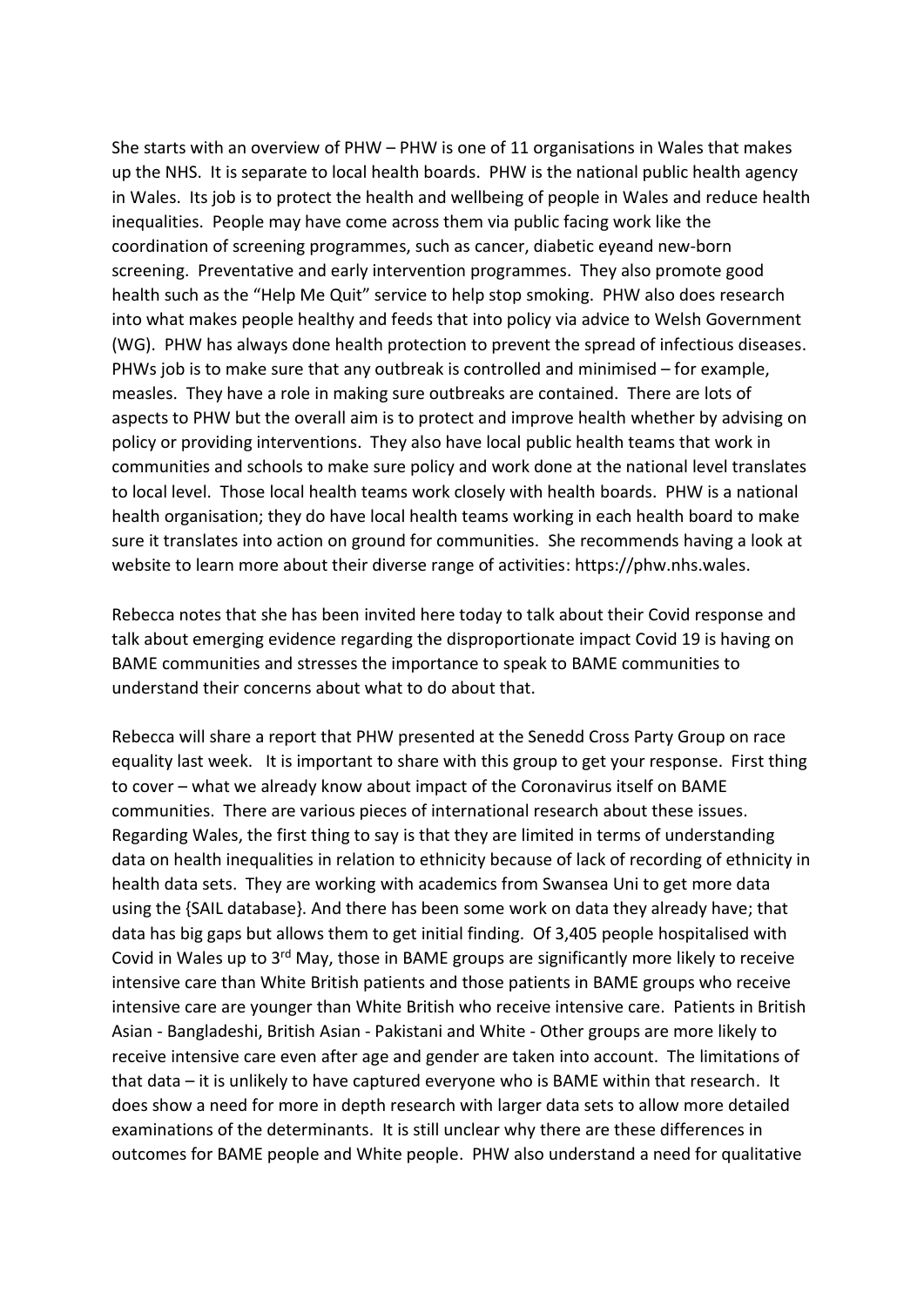research to get to the social determinants. That work is to come and will be carried out across UK.

PHW also recognises the pandemic isn't just about disease itself. Lockdown is having an effect on all of us: isolation, mental health. PHW is doing weekly survey. PHW teams speak to 500 randomly selected individuals every week with the sample adjusted to reflect the Welsh population by age, gender and deprivation. They have done a specific report for people who identify as BAME, relying on self-reported ethnicity. The lockdown is having greater impact on BAME people's mental health and wellbeing. 1 in 3 respondents in BAME groups reported being isolated and 1 in 5 reported worry about finances. Link to survey: https://phw.nhs.wales/topics/latest-information-on-novel-coronavirus-covid-19/how-areyou-doing/weekly-hayd-reports/how-are-we-doing-in-wales-a-focus-on-ethnicity/ .

PHW is running a campaign on wellbeing at home, making sure they are meeting the needs of diverse population and signposting to activities that can support at this time. Resource is at the following website: https://phw.nhs.wales/howareyoudoing. Following is feedback on engagement they have done on this resource so far. The BAME community is diverse within in itself. There are important points around intersectionality: e.g. young people, people with mental health concerns, people who are carers. Communications need to use words that are part of everyday conversation where possible. Most audiences are unlikely to pick up messages direct from PHW, so they need to consider so-called non-traditional channels that reach specific audiences. Also to use channels that people use regularly such as What's App and Facebook. PHW needs to reach people who speak other languages. They also need to reach people who don't have access to Wi-Fi or who personally are disengaging from media to protect their mental health. PHW is creating bespoke, easy to use and share materials for What's App and Facebook messenger - easy non text images – things that can be easily translated by leaders into community languages. PHW has had some good feedback, but they need to make access easier get off their website and into channels people are using such as What's App and Facebook. PHW also have a one-page downloadable sheet for sharing.

Following is the question and answer session:

**Question: How was the research with people on mental health developed and carried out? Were BAME people consulted and included in developing the survey questions. How would you ensure the survey includes people who don't speak English. Also, regarding the campaign "How are you doing?" Why were people in communities not consulted or involved in the pilot themselves. Cardiff is 20% BAME and PHW are fully aware of this. Butetown alone down road is extremely diverse they should be consulted and paid for their time. PHW should be using assets in communities; there is a real need for grassroots engagement. Is there any reason they were not consulted to pilot questions, particularly if staff at PHW are not diverse?**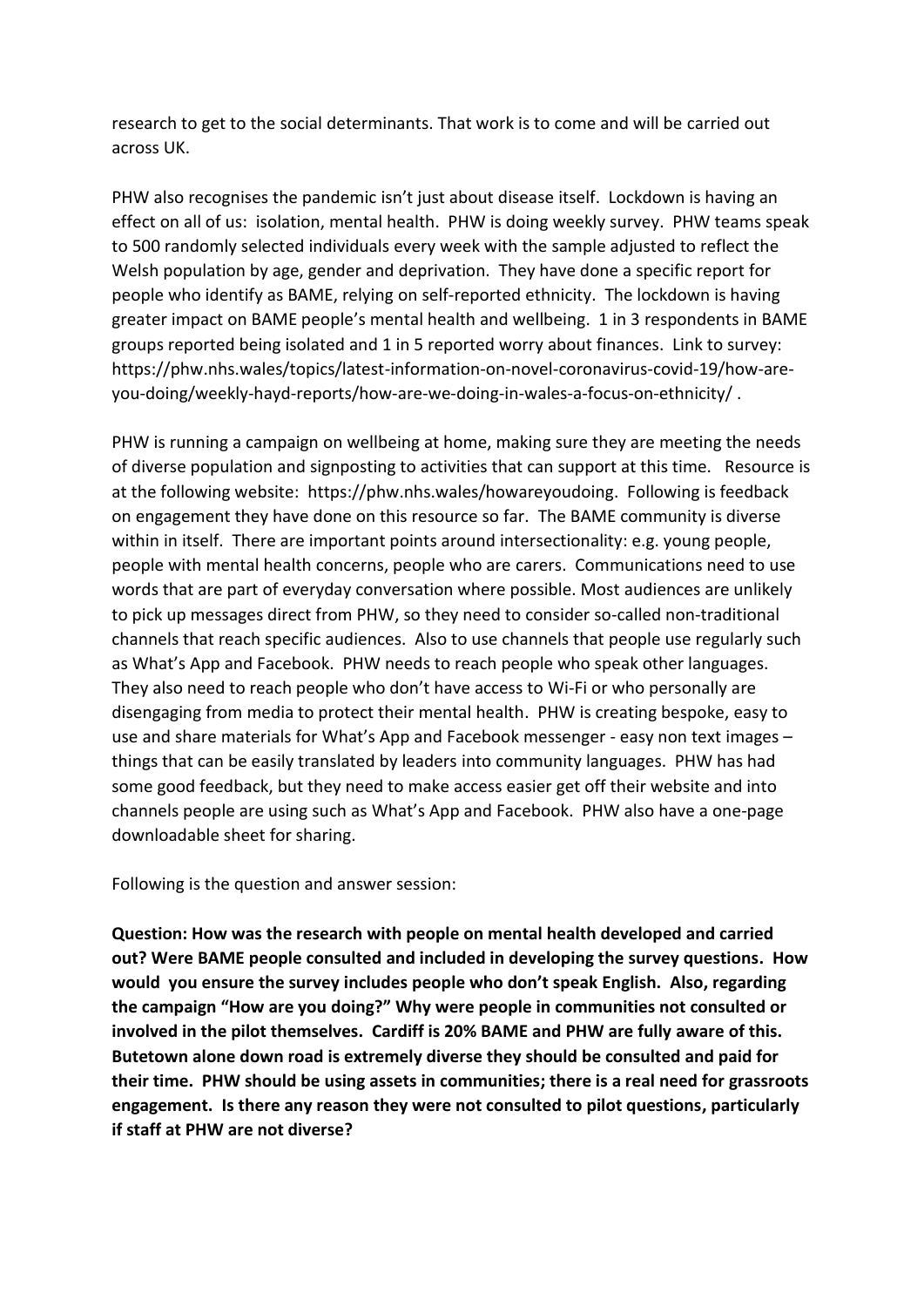- PHW answer: The survey was piloted 2 months ago. Rebecca wasn't involved so she needs to get more information. The survey itself is every week and aims to get a population level snapshot. There are limits with every survey and this was a general, rapid survey. In developing the work regarding ethnicity, PHW took into account responses they got in random selection on weekly surveys. The point about language is valid.
- Audience comment: The way the responses in the survey are presented are generalising and could be perceived as discriminatory. Likewise, the presentation of the responses can have adverse impact on people, for instance the conclusion, "If you live in deprived area, you are more likely to be sitting around watching Netflix." For people living in those neighbourhoods with those identities, it could be not taken well and can exacerbate mental health problems.
- PHW response: PHW received feedback about the report referred to, which was on socio-economic position. We did take steps to learn from that feedback to ensure the report on ethnicity was sensitive and addressed the concerns raised about the previous report. It is a general, rapid report that won't get into nuances. (Audience member notes – They aren't nuances this is people lives.")

**Question on wellbeing research methodology: PHW did a randomised survey, but are you planning to do targeted approach for future research to get responses from particular communities that can be representative? It might be good to take that information to different communities to share that research with us and involve us.** 

- PHW response: Rebecca is unaware of plans at moment after the randomised study but wants to feed these questions back to survey teams. She knows there is appetite for targeted surveys in some areas to get a better understanding of the Welsh population.
- Rocio notes that people in this forum would appreciate more discussion about how PHW can make their questions and survey more responsive to concerns of people.

**Question: What support will be on offer to young people from diverse communities in the coming months, particularly knowing the disproportionate effect that COVID 19 has on diverse communities, will there be access to accessible grief counselling or trauma counselling for young people from diverse communities?**

• Per PHW, the counselling side is being looked at by MH teams and people who run those services – very much work in progress and she can't give update yet.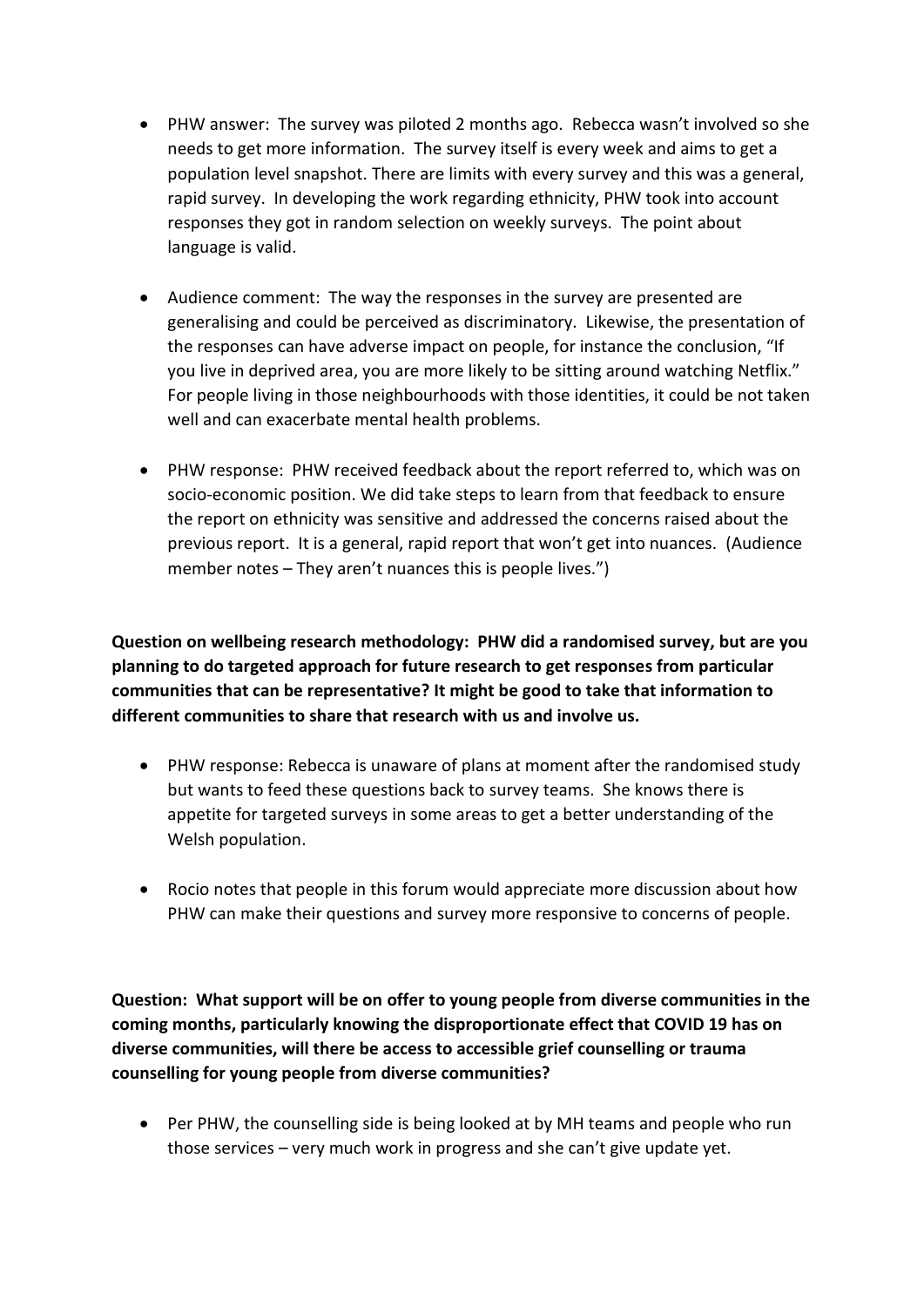- Diverse Cymru has a BME Mental Health Project: https://www.diversecymru.org.uk/bme-mental-health/
- MInd Cymru have now been awarded through the Voluntary Services Emergency fund for their Active Monitoring programme which will now mean that they can offer mental health support across all health boards in Wales now.
- EYST have programmes to support young people: [www.eyst.org.uk](http://www.eyst.org.uk/)
- Rebecca draws attention to the PHW wellbeing website. There are three main areas – physical wellbeing, mental wellbeing and social wellbeing (staying connected), as well as pages of further support. PHW has an young ambassador programme – selection of young people across wales who help give feedback on PHW's work. People can really influence this website and give feedback on it – PHW is open to all feedback.
- (Comment from participant) There are already many inequalities to access to CAMHS for vulnerable young people. And these times, Covid and the death of George Floyd, have had a huge impact on many young people's mental health. We have had a mental health crisis for years prior to Covid 19 and its only going to get worse after this. We need that support. It's good that a BME helpline will be in place but it would have been better to have that in place 12 weeks ago. Now we have extremely isolated kids, unwell in themselves, who may have lost loved ones, and especially young black children will be missed out from MH service . "This concerns me a lot and I to bring awareness from that area. You may not be able to answer today but if you could put me in contact with anyone who deals with that please."
- Statement from chat: I feel that mental health is everyone's priority and should be. There has been a mental health crisis for years and is only set to get worse after this, so I feel this should be a top priority of Public Health Wales, in particular improving access to mental health services for young people from diverse communities.

**Question: How is PHW engaging with universities and involving student populations? How do young people with diverse backgrounds get in touch with PHW? How do they get access and work in collaboration with PHW?**

• PHW response: That is an interesting point. PHW is currently struggling across engagement work because people aren't at the events that they are usually at. It is worth exploring seeing if there are online possibilities.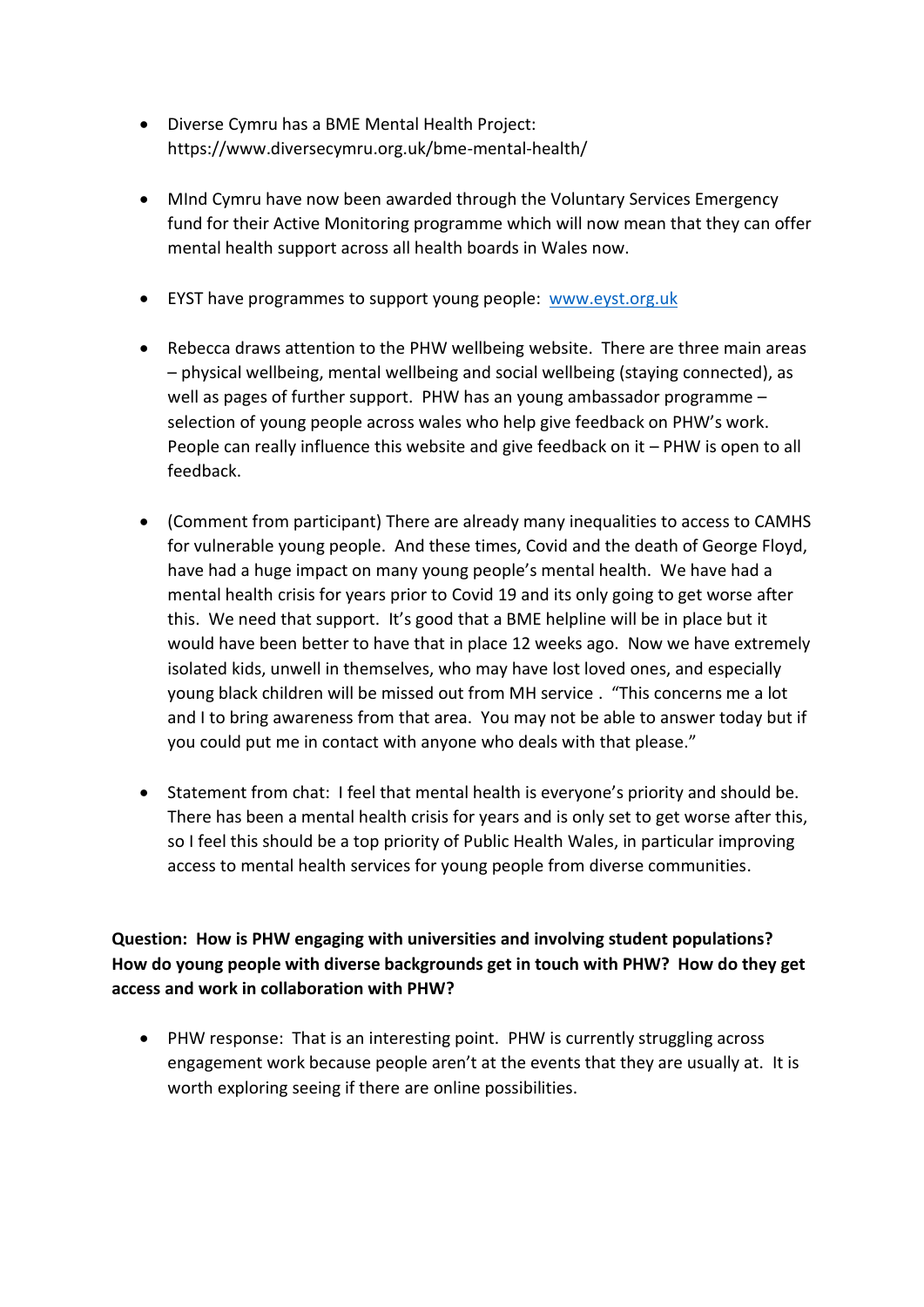- RCC notes the need to include the voice of young people have in engagements. Young people's recent feedback and views from recent protests indicate that there is huge gap. Young voices have been left out.
- EYST is hosting a forum for younger people on  $24<sup>th</sup>$  June 1-2 pm. People can email [ginger@eyst.org.uk](mailto:ginger@eyst.org.uk) for the link.
- African Caribbean Medical Association at Cardiff University would like to work more with PHW: acmacardiff@gmail.com

## **Question: Will PHW do more coproduction work in their engagement rather than consultation, etc?**

• Rebecca notes there are good examples where that's gone well but plenty more that needs doing. She is looking towards PHW to committing to that way of working as business as usual: working with people from beginning or taking up ideas generated from them. Rebecca referred to research that PHW coproduced with refugees and people seeking asylum. People seeking sanctuary were involved in the design of the study and the questions asked, looking at the findings and telling us if we were right. The outcome was a design that was completely coproduced, and that resource is so much richer from including peoples lived experience. (Audience member notes they prefer the term "lived wisdom."

#### **No Recourse to Public Funds**

- BME individuals with no recourse to public funds fleeing domestic abuse and trafficking and the have barriers to accessing services and accessing healthcare. Is PHW urging the government to allow survivors with NRPF access state support during Covid regardless of their immigration status?
- Question from chat: Will PHW be collecting evidence on impact of lessening restrictions in regard to NRPF during the Covid period?

#### **Question: What is being done to support the health of people seeking sanctuary?**

• PHW has put in a bid on research proposals for impact of Covid on sanctuary seeking people in Wales, a collaboration with Swansea University and other academic partners in Wales. Her colleagues have worked together to produce a leaflet in 5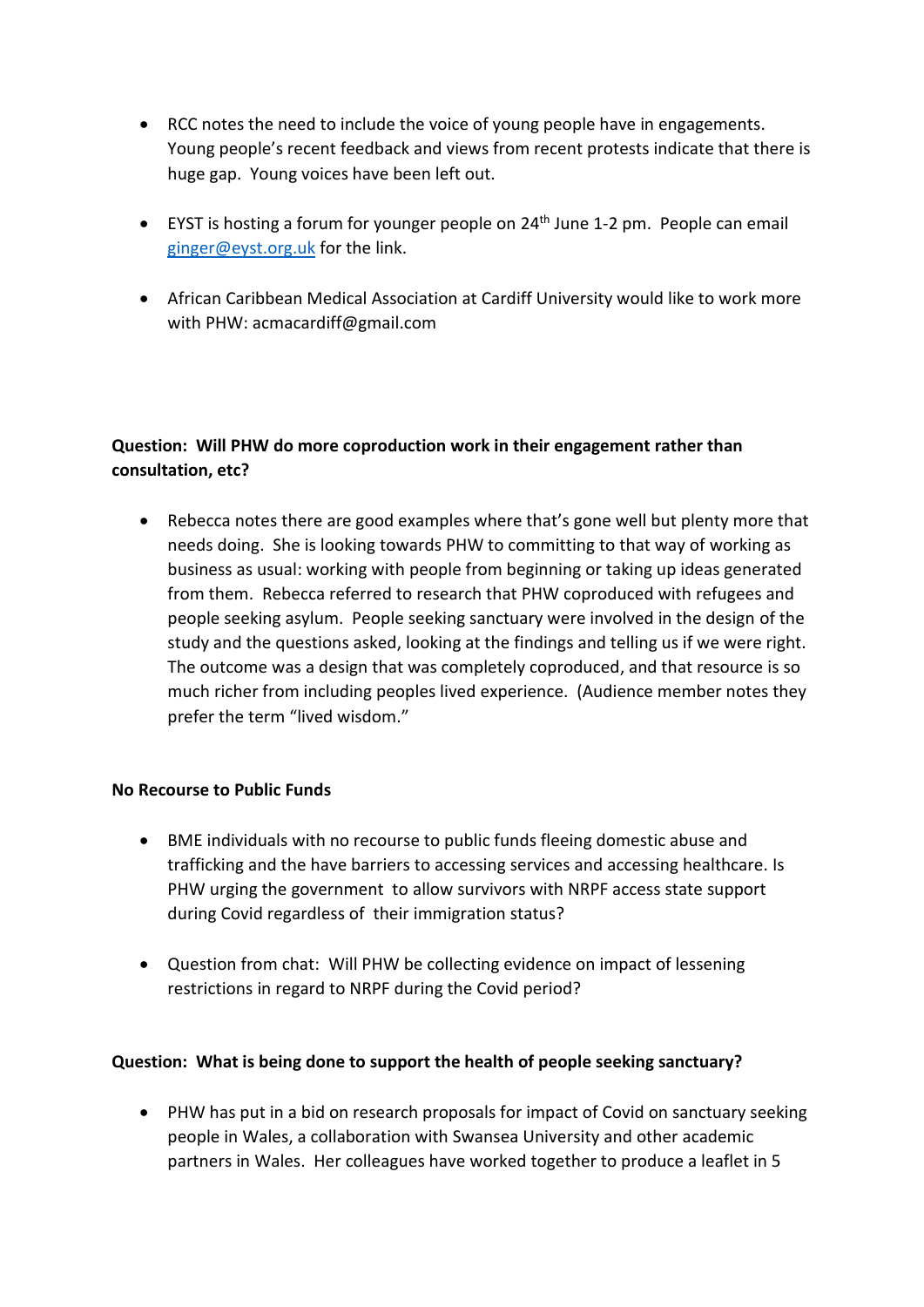community languages. It covers the key public health messages in terms of preventing spread of coronavirus and info about other routine health and wellbeing services and well as support with rights and advice. The leaflets are deliberately short and snappy and based on feedback from people seeking sanctuary. They are being delivered to asylum accommodation in partnership with WSMP.

### **Question: What about providing to people who speak community languages?**

- PHW acknowledges there is no easy fix to the issue of provision in multiple languages. They put a specific programme on their website which offers read aloud in multiple languages but they know functionality isn't perfect. They are always happy to hear ideas from partners about language provision.
- EYST is working with partners and will shortly be launch BAME COVID helpline that will be available within next 4-6 weeks and will provide advice and signposting in multiple languages.
- Community house in Newport has been discussing with Public Health in ABUHB about issues of providing interpreting and translation when many who need info in other languages may not be literate in their mother tongue. So the recommendation seems to be to provide info videos where possible in different languages where feasible.
- One person asks if there are organisations that can do champion training with volunteers from BAME communities regarding language provision. She has been checking if there are organisations that may provide champion training with language provision. For instance, in Newport there used to be screening champion training. There is a huge resource in these communities and sector that we can more effectively link with PHW.
- Website " Doctors of the World" have great resources and videos: <https://www.doctorsoftheworld.org.uk/coronavirus-information/>

**Question: What measures does PHW recommend to reduce air pollution in towns and cities, which is killing 40,000 people a year in the UK?**

• Rebecca is not a pollution policy expert so would need to take that question back to colleagues, there are reports that lockdown has had positive effect on pollution.

**Statement from Elen at WCVA on volunteering :** WCVA is keen to do more work to tap into different networks to reach as many communities as they can across Wales and also keen to do more work to help BAME and third sector organisations to reach funds. we would be